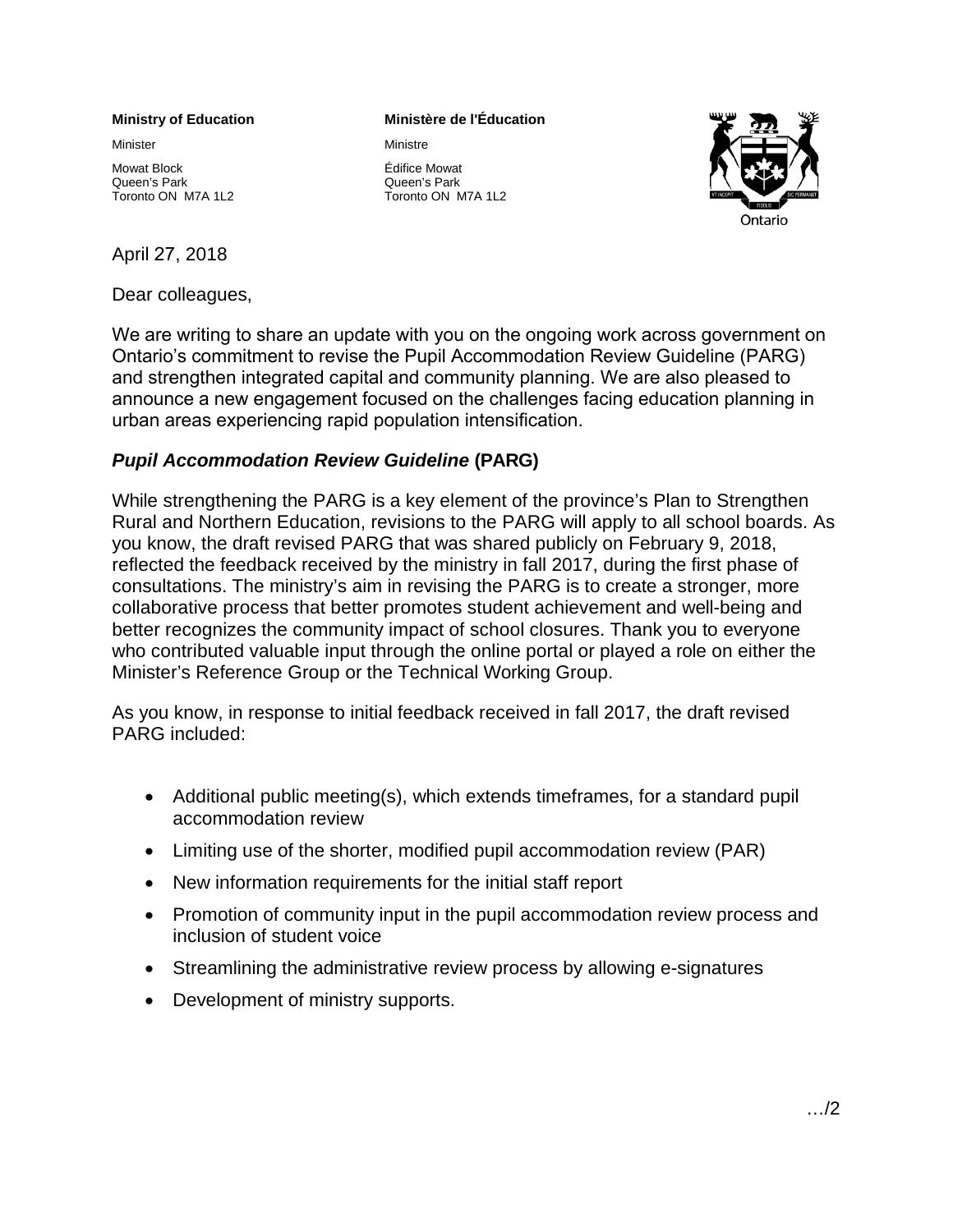On March 23, the Ministry of Education concluded its second phase of consultations on the draft revised PARG. The key themes emerging from all of the feedback suggested that the ministry focus on: improving the clarity and consistency of information presented by school boards; providing more opportunities for public discussion, where needed; and, providing additional supports to improve information sharing between school boards and community partners.

Based on feedback received, the Ministry of Education has also made the following revisions to the PARG:

- Consideration of elementary student input into the accommodation decision
- Extending the timeframe for the first public meeting from 30 to 40 business days
- Requiring the municipal/community partner meeting to take place prior to the first public meeting.

The final [PARG](http://www.edu.gov.on.ca/eng/policyfunding/reviewguide.html) has now been posted to the ministry's website.

To support school boards in providing clear and consistent information, the Ministry of Education will work with its partners to develop templates and guidelines to assist boards in conducting pupil accommodation reviews, including templates for the initial staff report and the economic impact assessment.

The ministry aims to release these materials before fall 2018 to inform school boards' local consultations with communities and municipal governments on their local pupil accommodation review policies. While these tools are being developed and finalized in collaboration with our partner ministries and education and municipal stakeholders, there will continue to be no new pupil accommodation reviews, unless they are required to support a joint-use school initiative between two coterminous school boards.

## *Integrated Capital and Community Planning*

Throughout the numerous consultation sessions, the need for improved community and capital planning was highlighted. In response, the Ministry of Education, in collaboration with the Ministries of Infrastructure; Municipal Affairs; Agriculture, Food and Rural Affairs; and Economic Development and Growth, will work together to assess how the province encourages and supports integrated local planning.

Feedback from the Minister's Reference Group was instrumental in pointing out the need for a new type of community planning table that looks beyond organizational mandates and builds on existing relationships. To address this feedback, we are pleased to announce the development of a Voluntary Integrated Planning and Partnerships Initiative (VIPPI) to provide flexible support to local partners that wish to enhance their collective capacity for integrated capital and community planning.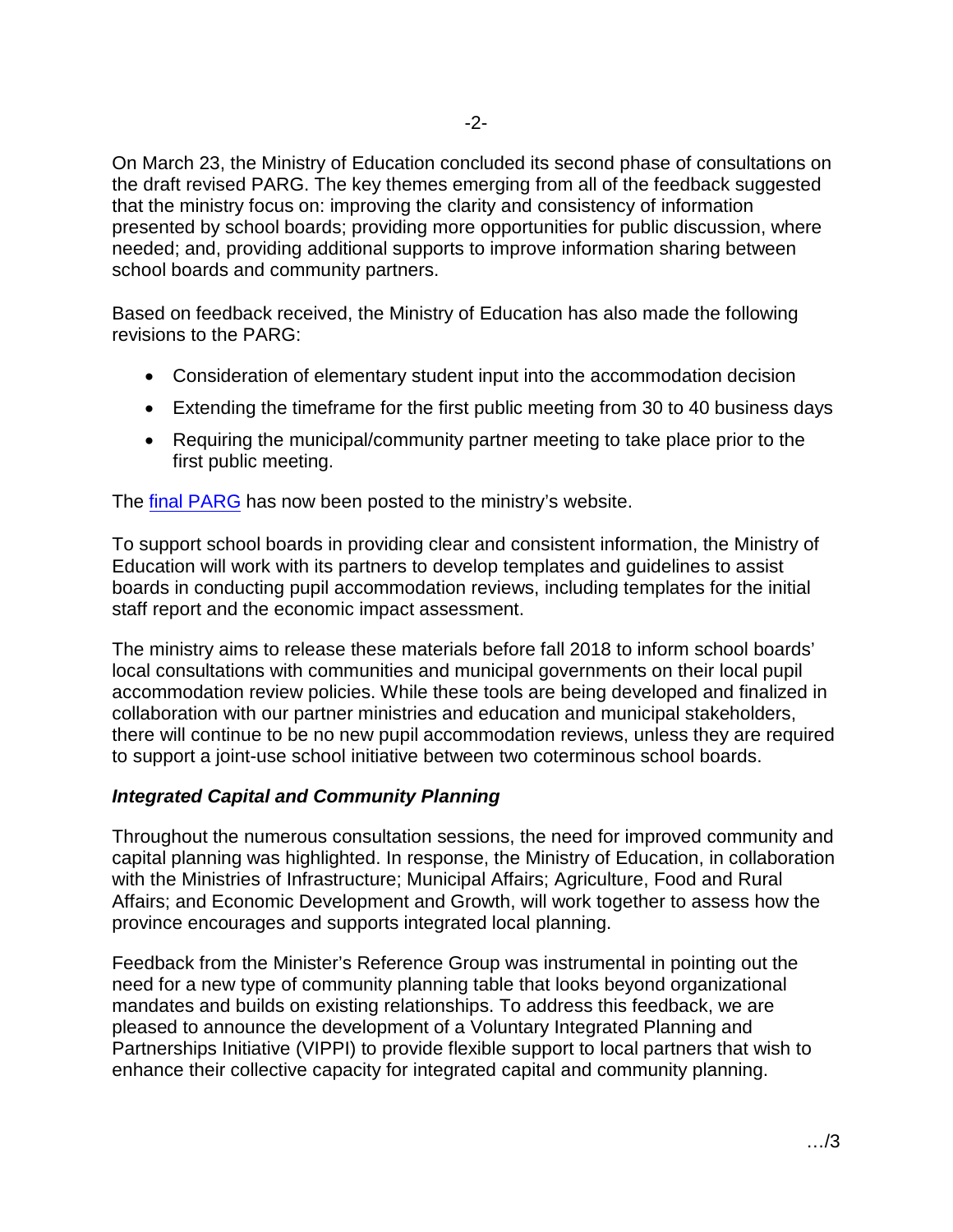A call for proposals will be issued this summer seeking approximately three communities, representing a mix of urban, rural, Northern and Francophone communities, to participate in VIPPI. Each community will be required to identify partners to participate in a local integrated planning table that should include, at a minimum, school boards and municipalities and relevant local partners that reflect each area's unique needs. The Ministry of Education will provide a facilitator to lead a series of sessions spanning approximately one year to align with various planning cycles. The goal of this initiative is to generate a collection of best practices for integrated planning by having all participants share and discuss capital and community planning processes and relevant data and to inform future amendments to the CPPG.

## *New Supports for School Boards' Integrated Planning*

We are pleased to announce that we will be offering additional capital supports to school boards to better support projects that involve community partnerships. As a first step, we will introduce immediate new supports for school boards working with their communities to share and co-build facilities.

The Ministry of Education will provide boards with seed funding of up to \$40,000 to assist with the planning of projects that involve a municipal or community partner. Currently, the ministry offers seed funding to support coterminous school boards that wish to pursue joint-use opportunities. The ministry will also provide funding for a project manager to assist with approved projects as they move forward.

Understanding that we must continue to ensure that school boards and communities have flexible support that can respond to local needs, the Ministry of Education will also look for opportunities to support integrated planning through the capital funding processes, with a focus on better aligning the timing of capital decision-making processes with community needs.

# *Community Planning and Partnerships Guideline* **(CPPG)**

The Ministry of Education also remains committed to updating the CPPG within the next year to enhance planning and reporting practices, after we have consulted with our partners through the Minister's Reference Group. Until the new CPPG is in place, school boards should continue to use the existing CPPG and to convene their annual Community Planning and Partnerships meeting(s).